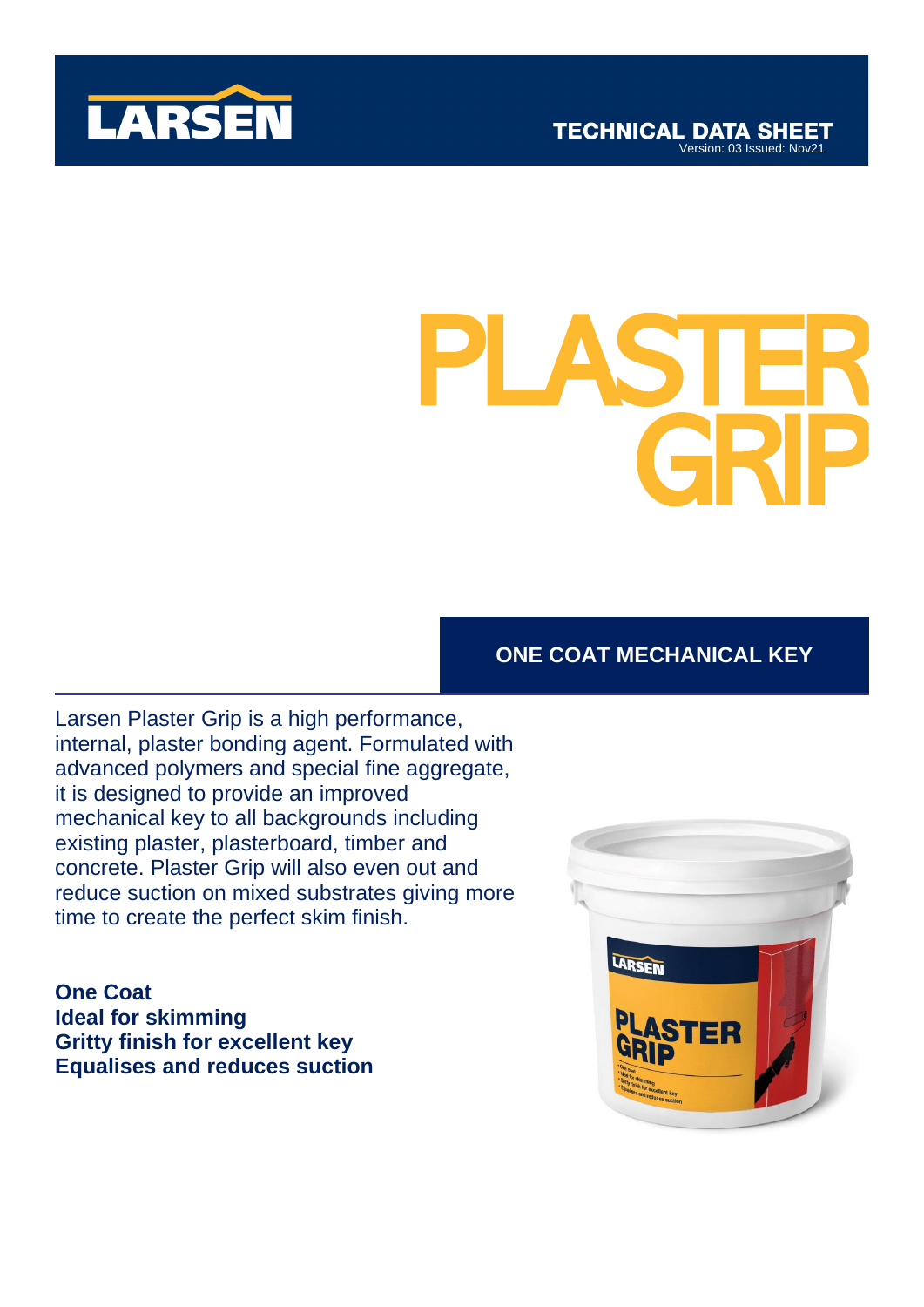

## **TECHNICAL DATA SHEET**

### **TECHNICAL INFORMATION**

| <b>PRODUCT INFORMATION</b>      |                                                                                      |
|---------------------------------|--------------------------------------------------------------------------------------|
| <b>FORM:</b>                    | <b>Gritty paste</b>                                                                  |
| <b>STANDARD COLOUR(S):</b>      | Red                                                                                  |
| <b>HAZARD INFORMATION:</b>      | No significant Hazard                                                                |
| <b>CLEANING:</b>                | Clean tools, equipment etc. using warm water.                                        |
| <b>PACKAGING:</b>               | 10kg tub                                                                             |
| <b>STORAGE CONDITIONS:</b>      | Store in sealed containers in dry conditions, protected from extremes of temperature |
| <b>SHELF LIFE:</b>              | Up to 24 months in unopened manufacturer's packaging                                 |
| <b>APPLICATION INFORMATION</b>  |                                                                                      |
| <b>DENSITY:</b>                 | Approx 1.4kg/L                                                                       |
| <b>APPLICATION TEMPERATURE:</b> | +5 $\mathrm{^{\circ}C}$ to +35 $\mathrm{^{\circ}C}$                                  |
| <b>COVERAGE:</b>                | 5 - 10sq m per kg depending on application                                           |
| <b>DRYING TIME:</b>             | Generally less than 1 hour on porous substrates in good conditions                   |